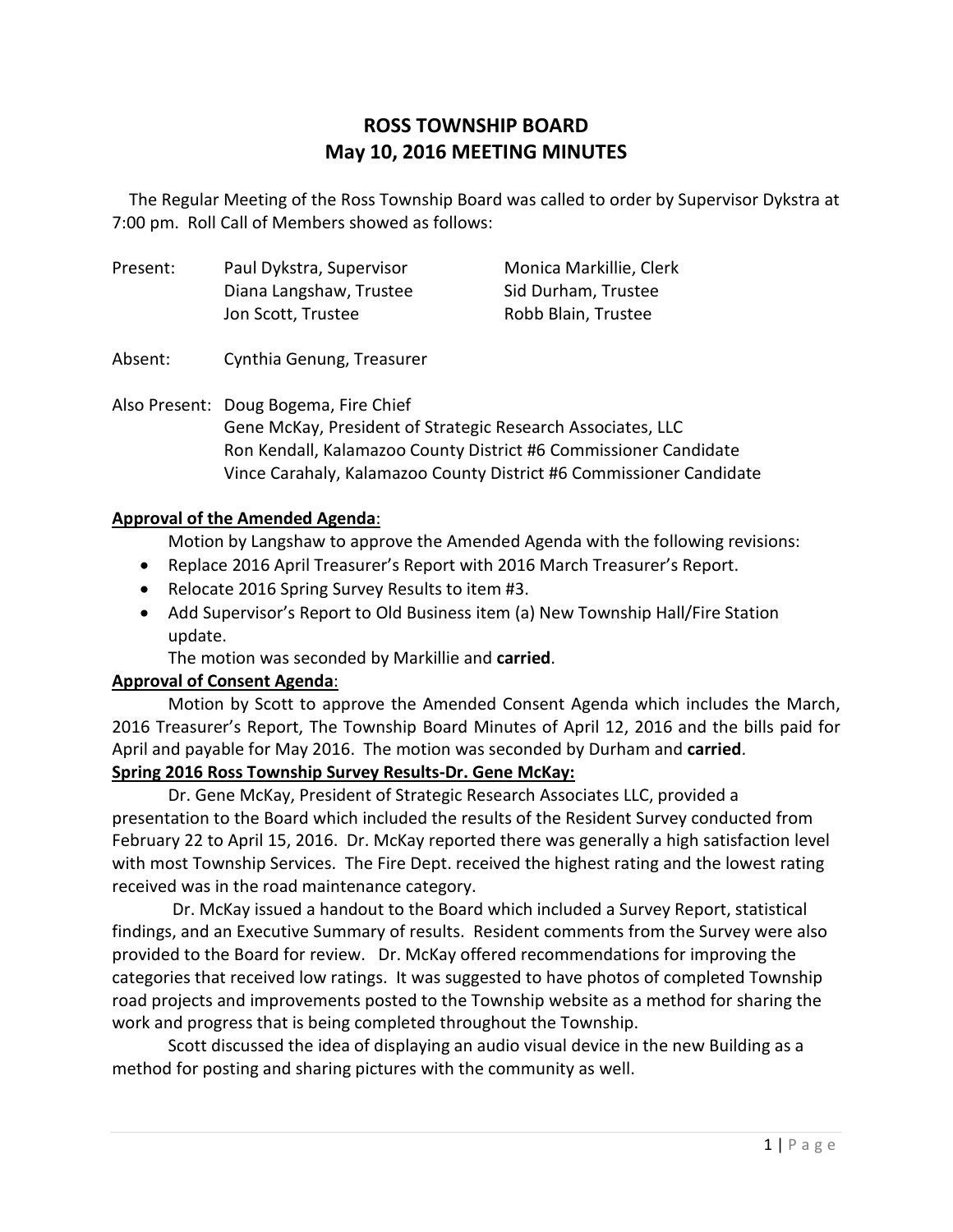Dykstra expressed appreciation to Dr. McKay for his efforts in developing the Township Survey and for providing the presentation to the Board. It was the Consensus of the Board the information received from the Survey Results will be extremely helpful, especially when making plans to act on the categories that received lower ratings. Further, the Board concurred the Survey is a good practice and should be used again in the future for receiving community input. **Reports**:

## **Fire Department:**

 Chief Bogema discussed repair work that was recently done on two of the Dept.'s fire trucks. Further, Bogema reported he is working on plans to recognize four retiring/retired Fire Fighters. Bogema added he is still looking to hire additional Fire Fighters to join the Department.

### **Ordinance Enforcement**:

 Dykstra reported on the status of the Zoning Ordinance violations related to 11654 E. DE Ave. He also discussed an Ordinance Violation at 12337 E D Avenue which involves Short-term rentals.

#### **Police Report**:

Supervisor Dykstra reviewed the Kalamazoo County Sheriff's Dept. Report for April, 2016 (see attached).

## **Planning Commission:**

Scott provided an overview of the Planning Commission's Annual Report for Fiscal Year 2015-2016 and discussed completed projects. Scott reported the Commission is currently working on the issue of docks within the Township and how it relates to the Ross Township Zoning Ordinance. Scott praised Lauderdale for his exceptional leadership and dedication to the Township. Scott also expressed gratitude to the Planning Commission for their excellent work.

#### **Parks Committee:**

Scott reported the Parks Committee is currently working with GLAT, the KRVT, and the Kalamazoo County Parks Dept. to determine the best method for raising funds for the development of the Township bike path proposed to connect to the KRVT. Scott further stated the Members of the Parks Committee are attending training sessions on fund raising.

#### **Public Comment:**

Ron Kendall and Vince Caraway, 2016 Candidates seeking election for Kalamazoo County District #6 Commissioner, were present to introduce themselves to the Township Board. Both Candidates provided a brief presentation.

#### **Old Business:**

## **Supervisor Report/New Township Hall-Fire Station Update:**

Dykstra reported a Park Coordinator has been hired to work the 2016 summer Season at the Township Park. Dykstra also discussed the status of the Township Hall/Fire Station project and stated he meets with the Building Contractors and the Project Manager to discuss progress of the new building every other Tuesday at 10:00 A.M. It was noted the next Meeting is scheduled for May 24<sup>th</sup>.